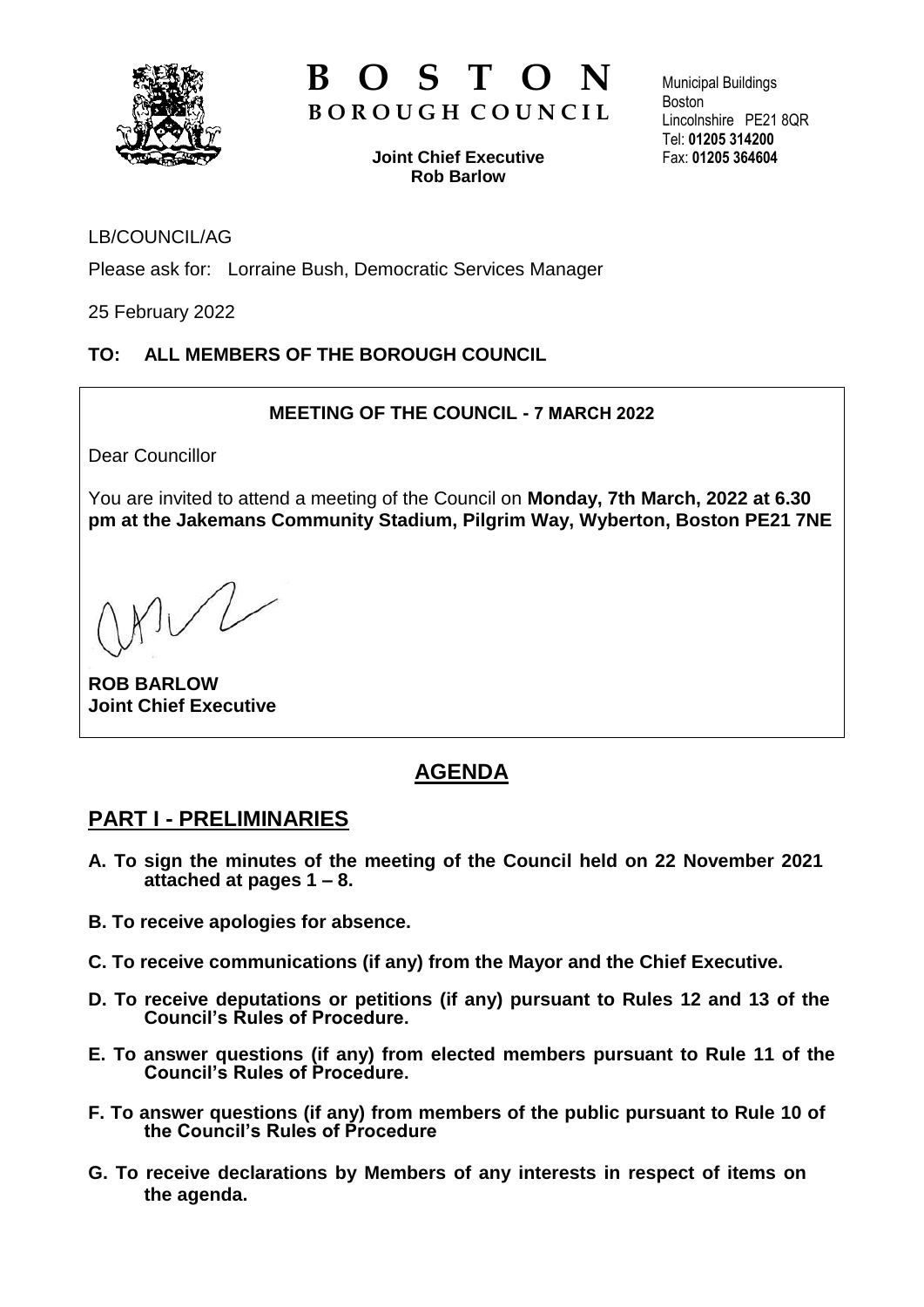## **PART II - AGENDA ITEMS**

1 AUDIT & GOVERNANCE COMMITTEE MINUTES (Pages 9 - 16)

(To receive the confirmed minutes of the meeting of the Audit and Governance Committee held on 8 November 2021)

2 BUDGET AND MEDIUM TERM FINANCIAL STRATEGY 2022.23 TO 2026.7 (Pages 17 - 172)

(Report by the Deputy Chief Executive Corporate Development and s151 Officer)

3 COUNCIL TAX SETTING 2022/23 (Pages 173 - 192)

(Report by the Deputy Chief Executive Corporate Development and s151 Officer)

4 PAY POLICY STATEMENT (Pages 193 - 208)

(Report by the Deputy Chief Executive Corporate Development and s151 Officer)

5 APPOINTMENT OF EXTERNAL AUDITORS (Pages 209 - 220)

(Report by the Deputy Chief Executive Corporate Development and s151 Officer)

## **PART III - MOTIONS ON NOTICE**

#### **TO CONSIDER THE FOLLOWING MOTION IN ACCORDANCE WITH PROCEDURE RULE 14:-**

**This Council resolves re-establish a Service in the Community Award with the first round taking place within this Civic Year; awards being in the form of the appropriate certificates presented by The Worshipful The Mayor of Boston and a reception hosted in honour of the recipients.**

**This Council further resolves to restore the Service in the Community Award on an annual basis to thank, encourage, and support community volunteering. Nominations to be considered by a politically balanced panel of Councillors, with sufficient capacity to thank all those so deserving of our gratitude.**

**Proposer: Councillor Tom Ashton**

**Seconder: Councillor Nigel Welton**